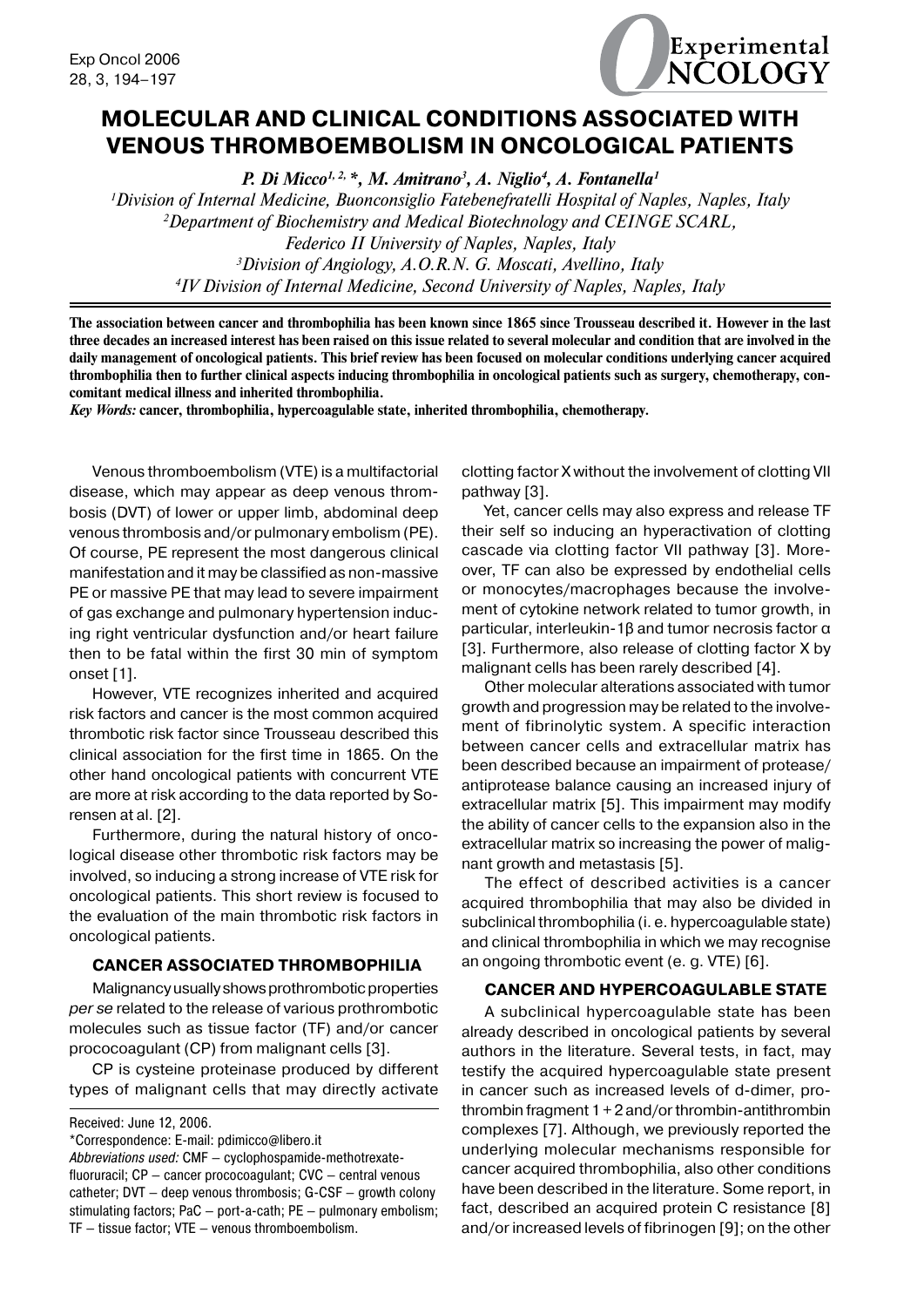hand also hypofibrinolysis due to impaired levels of plasminogen activator inhibitor type 1 and/or type 2 has been reported [10-11].

A clinical hypercoagulable state may be defined as the clinical thrombotic manifestation (e. g. VTE) triggered by cancer acquired thrombophilia. On this topic we usually may find a venous thromboembolism but also other clinical manifestation such as arterial thrombosis [12] or disseminated intravascular coagulation [13] may be detected. However, in the last years several studies have underlined the association between cancer and VTE in order to promote also further studies on thromboprophylaxis of VTE in oncological patients [14–15]. Moreover, on this topic we should underline that VTE may appear usually as DVT of lower limb with following PE, but also unusual site of venous thrombosis during malignancy was described, such as abdominal deep vein thrombosis and/or spontaneous upper limb DVT.

## **Clinical conditions associated with VTE in oncology**

**Type of cancer**. Since Trousseau described for the first time the association between cancer and thrombosis, several authors associated particular type of cancer to thrombotic complication. On this field Levitan et al. [16] confirmed that such type of cancer is more at risk of VTE complications such as pancreatic cancer, ovarian cancer or cancer localised to central nervous system.

Yet, further study underlined also another interesting aspect of oncological disease such as the staging. Advanced stage of oncological malignancy have been more frequently associated with VTE [17] if compared to early stage of malignancy.

*Oncological surgery.* Surgical procedures are the most common known risk factor for VTE. The association between major surgery and VTE, in fact, has been underlined by long time. Yet, surgical approach is usually related to post-surgical bed rest so adding another thrombotic risk factor. However, on this topic authors described a more common association between oncological surgery and VTE if compared to non-oncological surgery, although double blind randomised trial on these issues are lacking. Of course, benefits of thromboprophylaxis to prevent VTE for surgical management are clear for both oncological and non-oncological major surgery and have been demonstrated by several studies available in the literature [18–22].

*Chemotherapy and other treatments.* VTE has been already underlined in patients ongoing chemotherapy. First studies are available in the literature since 1980 and are focused mainly on patients affected by breast cancer in particular in advanced stage of disease [23–24]. In the following years several other studies focused the role of chemotherapy as additional risk factor for VTE in particular during treatment of haematological malignancies.

Furthermore, also specific drugs have been frequently involved in pathophysiology of acquired thrombophilia during chemotherapy. A common experience has been given by chemotherapy for breast cancer based on CMF regimen. CMF, but also other chemotherapeutical regimen, showed to reduce the levels of natural anticoagulant such as protein C and protein S in particular if associated with administration of tamoxifen [25]. Tamoxifen and other hormonal drugs, in fact, associated with chemotherapy, have been reported by several studies in the literature as thrombotic risk factors [25].

On the other hand, also growth colony stimulating factors (G-CSF) to fight chemotherapy-induced neutropenia showed a prothrombotic action [26].

Yet, in the last 10 years also thalidomide has been frequently associated with thrombotic complication during chemotherapy, while pathophysiological mechanisms involved are still the matter of discussion [27].

*Central venous catheters and thrombosis.* Central venous catheterisation is actually well established procedure in patients affected by malignancy in order to simplify delivery of several therapies such as chemotherapy, as blood transfusion and/or blood products administration, as parenteral nutrition, as fluids and other medication, in particular if peripheral venous accesses are lacking.

From this point of view we may distinguish central venous catheter (CVC) in central venous line (e. g. subclavian orjugular veins) or port-a-cath (PaC). However, since these procedures have been adopted an increased number of complications such as thrombosis and/or infections have been pointed out.

We may distinguish two several types of catheterrelated thrombosis: a sleeve thrombosis on the outside of central venous catheter or a vascular thrombosis in which also the vein is involved by the thrombotic complication of CVC/PaC [28].

For this reason we observed also an increased incidence of upper limb DVT in the last decades if compared with previous data available in the literature in which this kind of venous thrombosis has been considered rare [29]. From a clinical point of view usually thrombotic complication of CVC/PaC are DVT of upper limb with frequent involvement of all the venous axis (e. g. extended venous thrombosis of axillar-subclavian and internal jugular axis) and this is a relevant data because subclavian and internal jugular DVT are frequently associated with PE.

*Concomitant medical illness.* Several patients affected by cancer may be affected by further medical illness that may lead to a further increase of risk of VTE. In these conditions we should include first of all recent immobility due to acute medical illness. Of course, immobility of oncological patients may be due to cancer disease *per se*, butfrequently other conditions such as side effects of cancer therapies or following medical illness are present. Recent studies, in fact, underlined also medical illness, in particularif prolonged bed rest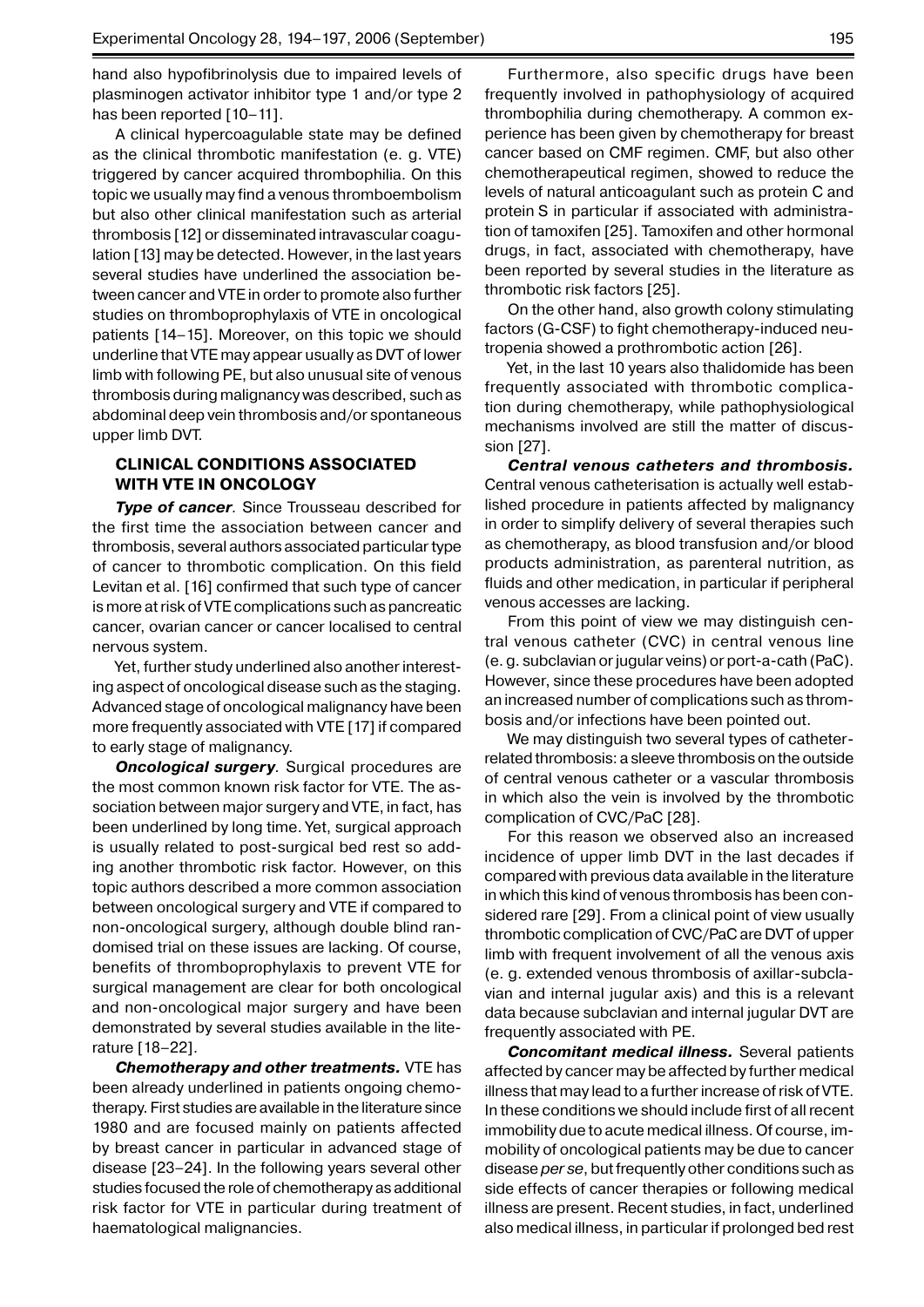is required, as additional risk factors for VTE in cancer patients such as severe infections, as heart failure, as chronic lung injury, as neurological disorders. The MEDENOX study [30], in fact, focused these clinical conditions alone or associated with oncological disease as relevant risk factor for VTE in patients admitted in hospital.

*Inherited thrombophilia.* A clear association between inherited thrombophilia and malignancy for oncological patients affected by VTE has not been investigated by large studies. However, several reports available in the literature showed that subjects carriers of inherited thrombophilia may not only show an increased incidence of thrombotic complications but also of relapse of VTE if affected by malignancy, if compared with subjects with malignancy and without thrombophilia. Yet, a preliminary report focused on upper limb DVT seems to underline a possible association between thrombophilia and malignancy [31]. On the other hand, a recent study based on a larger population did not confirm the association between inherited thrombophilia and VTE in patients affected by malignancy [32]. However, this study focused all venous thromboembolic events and not only upper limb DVT.

So, further studies are needed to understand the possible link and the effective role of inherited thrombophilia in oncological patients.

## **Acknowledgements**

We thank Prof. Giuseppe Castaldo, Dipartimento di Biochimica e Biotecnologie Mediche e CEINGE-Biotecnologie avanzate; Università di Napoli "Federico II", Napoli, Italy, for his helpful suggestions in writing the review.

#### **References**

1. **Hyers TM.** Venous thromboembolism. Am J Respir Crit Care Med 1999; **159**:1–14.

2. **Sorensen H, Mellemkjaer L, Olsen J, Baron J.** Prognosis of cancers associated with venous thromboembolism. N Engl J Med 2000; **343**:1846–50.

3. **Falanga A.** Tumor cell prothrombotic properties. Haemostasis 2001; **31**: 1–4.

4. **Di Micco P, Federico A, De Lucia D, de Sio I, Niglio A, Romano M.** Procoagulant activities in a patient with peritoneal metastasis from pancreatic neuroendocrine tumor: a case report. Exp Oncol 2002; **24**: 213–5.

5. **Donati MB.** Cancer metastasis: a model of cell-protease and cell-cell interactions. Haemostasi 2001; **31**: 52–4.

6. **Di Micco P, D'Uva M.** Editorial comment. To understand the two way clinical association between cancer and thrombophilia. Exp Oncol 2003; **25**: 243–4.

7. **Gouin-Thibault I, Achkar A, Samama MM.** The thrombophilia state in cancer patients. Acta Haematol 2001; **106**: 33–42.

8. **De Lucia D, De Francesco F, Marotta R, Maisto G, Meo D, Sessa M, Misso M, Galante M, Russo T, Pignalosa O,**  Napolitano M, Papa ML, Niglio A, Di Micco P. Phenotypic APC resistance as a marker of hypercoagulability in primitive cerebral lymphoma. Exp Oncol. 2005; **27**: 159–61.

9. **Di Micco P, De Lucia D, De Vita F, Niglio A, Di Micco G, Martinelli E, Chirico G, D' Uva M, Torella R.** Acquired cancer-related thrombophilia testified by increased levels of prothrombin frament  $1 + 2$  and d-dimer in patients affected by solid tumors. Exp Oncol 2002; **24**: 108–11.

10. **Cakarovsky K, Leung JY, Restall C, Carin-Carlson A, Yang E, Perlmutter P, Anderson R, Medcalf R, Dear AE.** Novel inhibitors of urokynase-type plasminogen activator and matrix metalloproteinase expression in metastatic cancer cell lines. Int J Cancer 2004; **110**: 610–6.

11. **Blasiak J, Smolarz B, Kubryn I, Kulig A, Dziki A, Ulanska J, Panzer B.** Plasminogen activator inhibitor-l (PAI-l) level and 4G/5G genetic polymorphism in patients with colorectal cancer. Exp Oncol 2000; **22**: 48–51.

12. **Brenner B.** Arterial thrombotic syndromes in cancer patients. Haemostasis 2001: **31**: 43–4.

13. **Levi M.** Cancer and DIC. Haemostasis 2001; **31**: 47–8.

14. **Cortellezzi A, Moia M, Falanga A, Pogliani EM, Agnelli G, Bonizzoni E, Gussoni G, Barbui T, Mannucci PM; CATHEM Study group.** Incidence of thrombotic complications in patients with haematological malignancies with central venous catheters: a prospective multicentre study. Br J Haematol 2005; **129**: 811–7.

15. **Kakkar AK, Levine MN, Kadziola Z, Lemoine NR, Low V, Patel HK, Rustin G, Thomas M, Quigley M, Williamson RC.** Low molecular weight heparin, therapy with dalteparin, and survival in advanced cancer: the fragmin malignancy outcome study (FAMOUS). J Clin Oncol 2004; **22**: 1944–8.

16. **Levitan N, Dowlati A, Remick S, Tahsildar H, Sivinski I, Beyth R, Rimm A.** Rates of initial and recurrent thromboembolic disease among patients with malignancy versus those without malignancy. Risk analysis using Medicare claims data. Medicine 1999; **78**: 285–91.

17. **Tiutrin II, Karpov AB, Udut VV, Tsisik RM, Solokhina EA.** Disorder of haemostatic system in patients with disseminated stomach cancer. Vopr Onkol 1989; **35**: 460–5.

18. **Jorgensen LN, Wille-Jorgensen P, Hauch O.** Prophylaxis of postoperative thromboembolism with low molecular weight heparins. Br J Surg 1993; **80**: 689–704.

19. **Leizorovicz A, Haugh MC, Chapuis FR, Samama MM, Boissel JP.** Low molecular weight heparin in prevention of perioperative thrombosis. Br Med J 1992; **305**: 913–20.

20. **Nurmohamed MT, Rosendaal FR, Buller HR, Dekker E, Hommes DW, Vanderbroucke JP, Briet E.** Low molecular weight heparin versus standard heparin in general and orthopaedic surgery: a meta-analysis. Lancet 1992; **340**: 152–6.

21. **Koch A, Bouges S, Ziegler S, Dinkel H, Daures JP, Victor N.** Low molecular weight heparin in thrombosis prophylaxis after major surgical intervention: update of previous metaanalyses. Br J Surg 1997; **84**: 750–9.

22. **Bergqvist D, Agnelli G, Cohen AT, Eldor A, Nilsson PE,**  Le Moigne-Amrani A, Dietrich-Neto F. Duration of prophylaxis against venous thromboembolism with enoxaparin after surgery for cancer. N Eng J Med 2002; **346**: 975–80.

23. **Goodnought LT, Saito H, Manni A, Jones PK, Paerson OH.** Increased incidence of venous thromboembolism in stage IV breast cancer treated with a five drug chemotherapy regimen. Cancer 1984; **54**: 1264–8.

24. **Obheroff C, SzymeckzekJ, Hoffmann O, Winkler UH, Kaiser S, Schindler AE.** Adjuvant antiestrogen treatment with tamoxifen in postmenopausal women with breast cancer: a longitudinal study of blood coagulation and fibrinolysis. Breast Cancer Res Treat 1998; **50**: 73–81.

25. **Di Micco P, Niglio A, Chirico G, Russo F, Izzo T, Castaldo G, D'Uva M, Moraca L, De Vita F, Diadema MR.**  Significant reduction of free S protein in women receiving chemoendocrine adjuvant therapy for breast cancer based on intravenous CMF administration and oral tamoxifen. Exp Oncol 2002; **24**: 301–4.